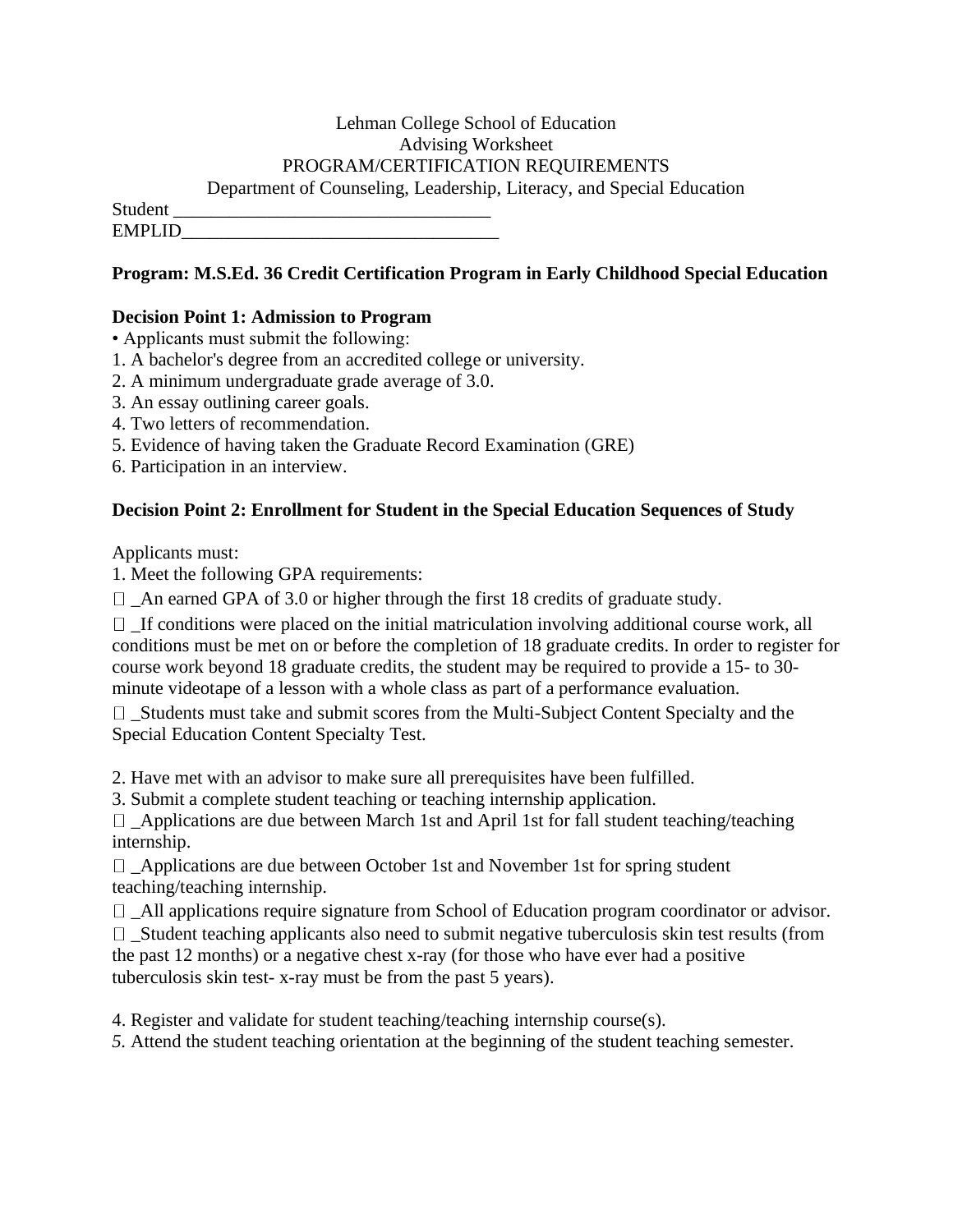6. **Fingerprinting**: All Lehman College School of Education students must be fingerprinted and pass a New York City Department of Education (NYCDE) background check prior to receiving fieldwork placement assistance or a fieldwork letter of introduction. All student teachers need fingerprint clearance from either the New York City Department of Education or the New York State Education Department before the start of their student teaching experience.

## **Decision Point 3: Exit Requirements**

Applicants must submit the following:

• Complete a minimum of 36 graduate credits of study in an approved Special Education concentration

• A minimum GPA of 3.0 throughout the 36-credit program.

## **Complete a New York State Approved Teacher Preparation Program:**

Must successfully complete a supervised student teaching or internship course with a grade of B or better, if seeking an institutional recommendation.

## **Meet all liberal arts and sciences requirements:**

New York State certification requires specific credits in each of the following subjects: Social Studies, English, Math and Science.

## **Take the New York State Teacher Certification Exams (NYSTCE)**

For exams schedules, registration and other testing information please visit the NYSTCE at http://www.nystce.nesinc.com/

## **Content Specialty Tests (CSTs)**

The CSTs (except those for languages other than English) consist of multiple-choice questions and a written assignment. CSTs measure knowledge and skills in the content area of the candidate's field of certification.

Visit http://www.nystce.nesinc.com/. Refer to "Test Selection" for information about specific CST that you are required to take and pass.

**Note: Candidates who apply for certification on or after May 1, 2014 will be required to take the Academic Literacy Skills Test, edTPA (Teacher Performance Assessments), Educating All Students Test, and Revised Content Specialty Test in lieu of Liberal Arts and Sciences Test (LAST), Assessments of Teaching Skills-Written (ATS-W), and Content Special Test (CST).; and Content Specific test (Students with Disabilities) Please visit the New York State Teacher Certification Examinations website for most updated information about the new tests at http://www.nystce.nesinc.com/NY\_annProgramUpdate.asp.** 

**Complete the following mandated workshops** 

\_**Child Abuse** 

\_**School Violence** 

\_**Autism (Only candidates who are applying for certification in Speech and Language Disabilities and Students with Disabilities)** 

\_**Bullying and Discrimination Prevention and Intervention workshop** 

All applicants must create a NYSED TEACH account to apply for certification. Visit the NYSED at http://www.highered.nysed.gov/tcert/teach/ for more information. **For questions and assistance with certification, contact the Teacher Certification Office.**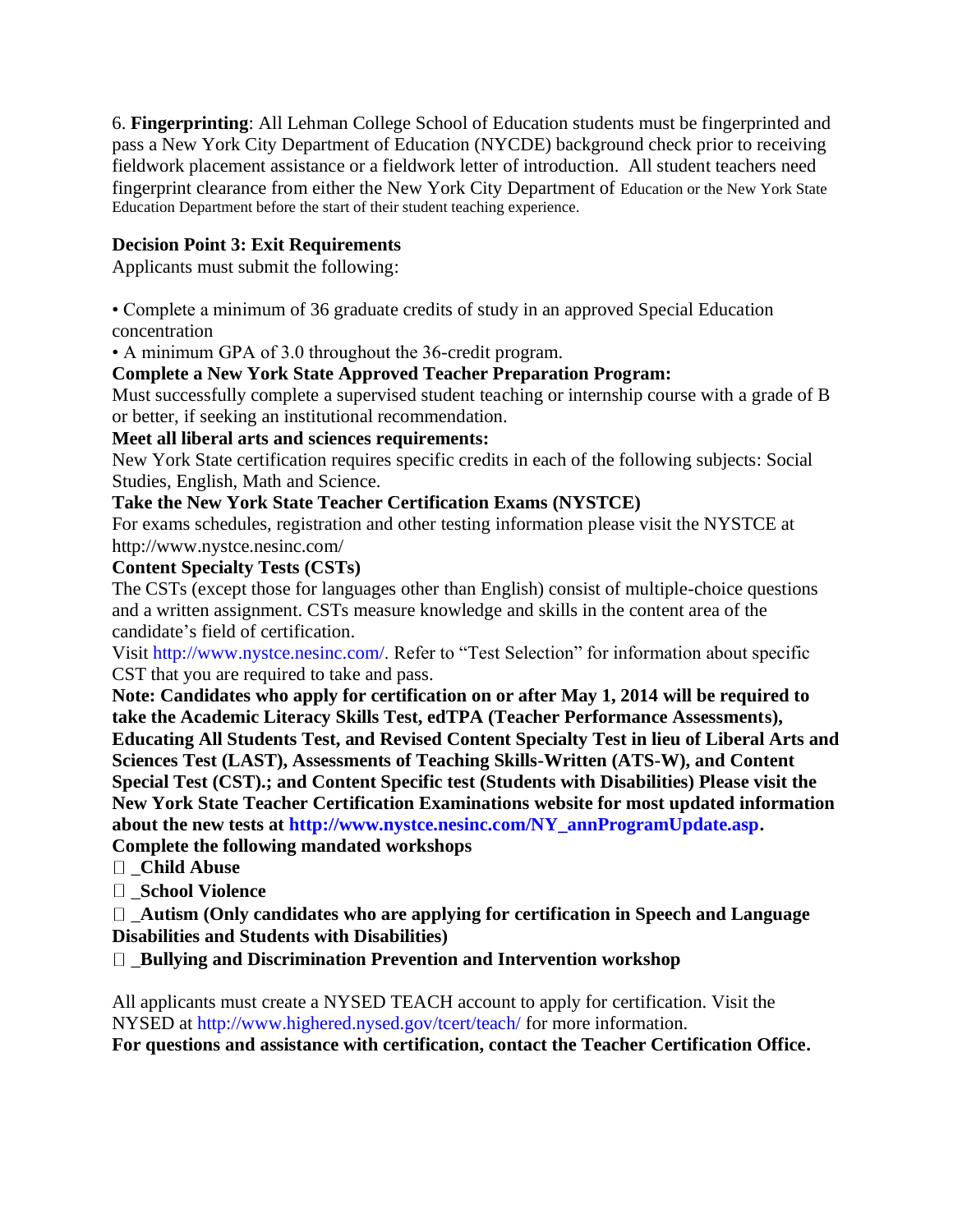Graduate Courses: Degree Requirements: See Program Plan (attached). I have met with this candidate to discuss program/ certification requirements:

Program Coordinator \_\_\_\_\_\_\_\_\_\_\_\_\_\_\_\_\_\_\_\_\_\_\_\_\_ Certification Officer \_\_\_\_\_\_\_\_\_\_\_\_\_\_\_\_\_\_\_\_\_\_\_\_\_\_\_

\_\_\_\_\_\_\_\_\_\_\_\_\_\_\_\_\_\_\_\_\_\_\_\_\_\_\_\_\_\_\_\_\_\_\_\_\_\_\_

I read this document and I have been advised about the courses that I need to complete for my program and certification.

Candidate Date: \_\_\_\_\_\_\_\_\_\_\_\_\_\_\_\_\_\_\_\_\_\_\_\_\_\_\_\_\_\_\_\_\_\_ Cc: Candidate Department Office of the Dean, School of Education